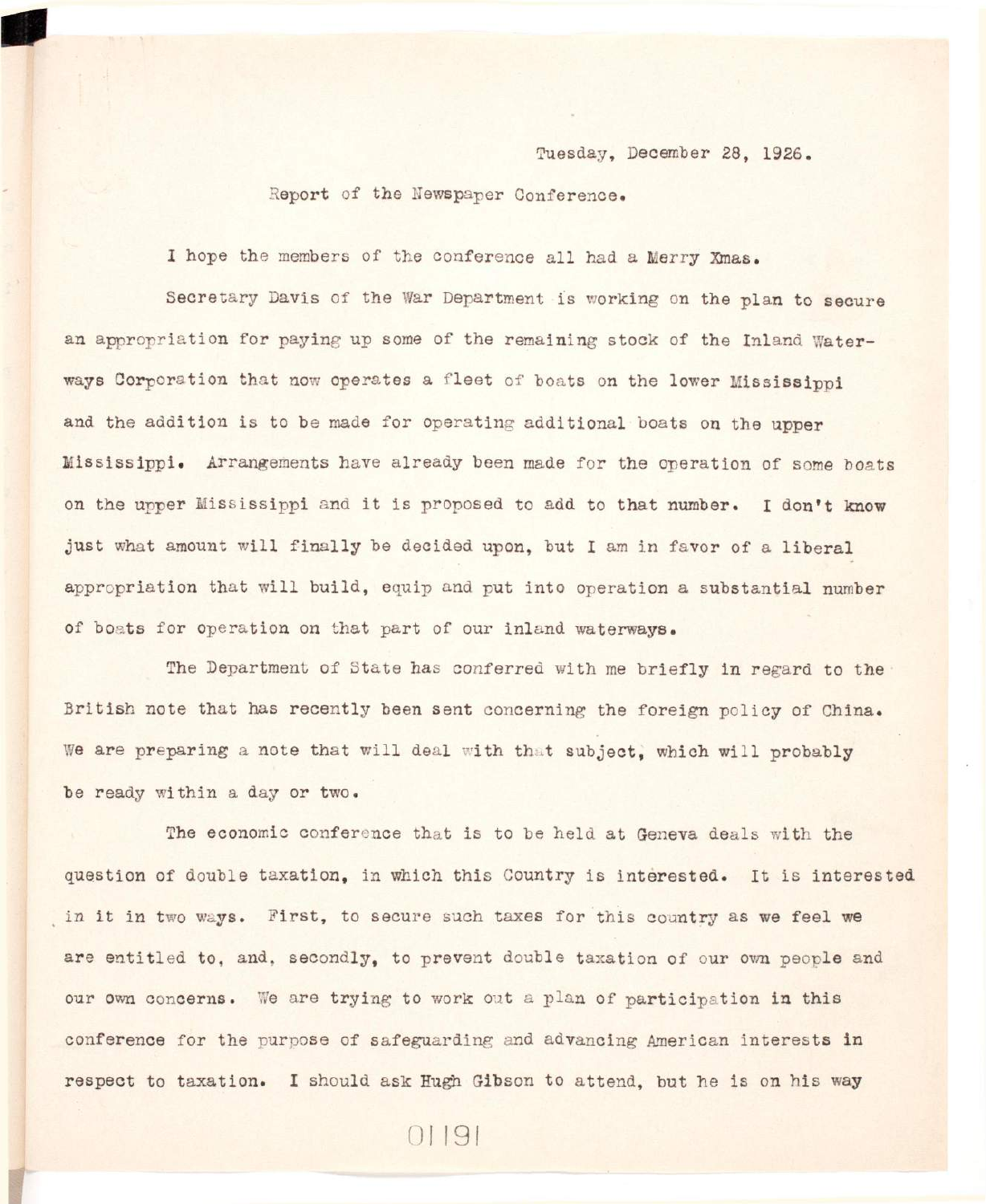to this Country and as the conference, I think, opens on the 5th of January I expect that one of his subordinates that is in that immediate region will attend. Then, later, it may be necessary to send an expert on taxation, if one can be **secured.** 

I do not think the details of my trip to Trenton have been finally worked out. I plan to go up some time tomorrow. As the conference knows, the railroads don't care to have the exact time of the leaving of the train published. I don't know yet, just what time it will be, but those present that wish to attend if they will apply to Mr. Sanders he will be able tomorrow to give the time when the train is to leave.

I don't know as there is much of anything that I can say about Nicaragua. It has been apparent to me that the press has been considerably misled in respect to American activities in that country. There is a revolution going on there and whenever a condition of that kind exists in Central American countries it means trouble for our citizens that are there and it is almost always necessary for this Country to take action for their protection, protecting their safety and protecting their property. That is what is being done at the present time. This Government is not taking any sides, one way or the other, in relation to the revolution. It never takes sides in those matters. Admiral Latimer is there with a landing force of marines and they have not molested Sacasa, the head of the revolutionary movement, or any members of his Cabinet. Sacasa and his Cabinet are still at Puerto Cabezas where they are treated the **same as other Nicaraguans. I understand that the American Lumber Co. has** 

 $2.$ 

01192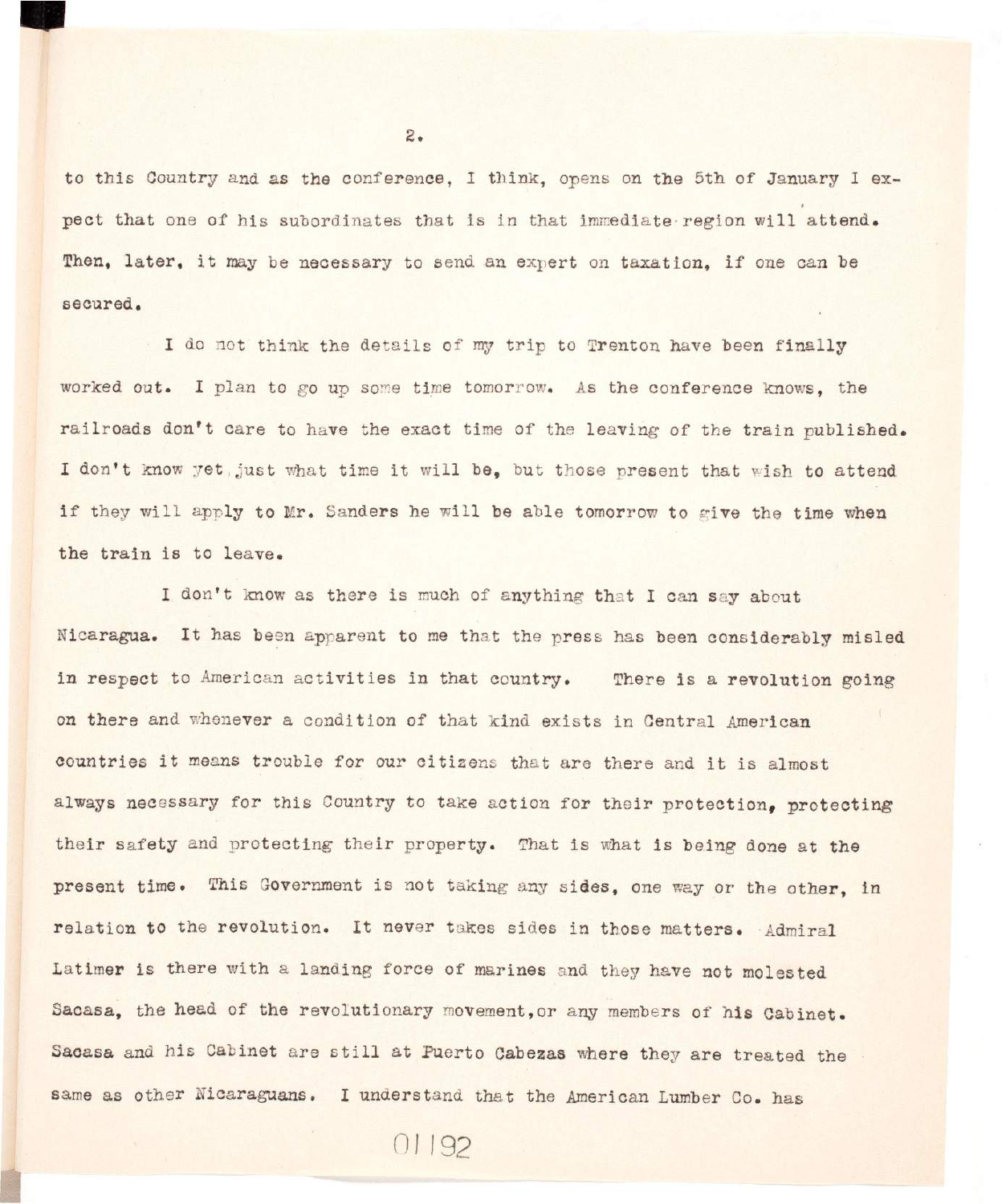furnished Sacasa with a house without any cost to him and tells him he can con**tinue to occupy the house as long as he desires . The landing forc e has not molested him i n any way. Of course, as I have stated, the marines are there**  simply for the protection of American and foreign lives and property wherever it may be necessary. I think that is the extent of the action that this Government **has taken.** 

I don't know of any replies that have been received from nations that are signatory to the World Court protocol.since September 1st. Some nations have sent in their acceptance, but I think they were all sent before the 1st of Sept.

I shouldn't care to speak about the general outlook for 1927 in any **i n**  other way than that/which I always speak at this conferences, and that is not for direct quotation. My views about the outlook are not any more entitled to credence than those of any other person that has like opportunity for information. **credence than those of any other person that has lik e opportunity fo r information.**  The Secretary of Labor reported at the conference this morning that opportunities **The Secretary of Labor reported at the conference thi s morning that opportunities**  for employment seem to be increasing in certain sections, notably in the East **f o r employment seem to be increasing i n certai n sections, notably i n the East**  around New York and New England. It is well known that the Country is well **around New York and New Sngland. It i s wel l known that the Country i s wel l**  provided with capital for the purpose of carrying on enterprise. It is well provided with skilled labor. It is well provided with natural resources and raw materials. The American people generally speaking are in the receipt of good incomes. When that is the case it is rather characteristic of our people to **incomes. When that i s the case i t i s rather characteristi c of our people to**  make expenditures. When expenditures are made, that calls for production. I am **make expenditures. When expenditures are made,that call s fo r production. I am**  speaking of conditions as they exist at the present time. Nobody can tell when those conditions may change. It was quite the general impression just prior to

01193

 $3.1$